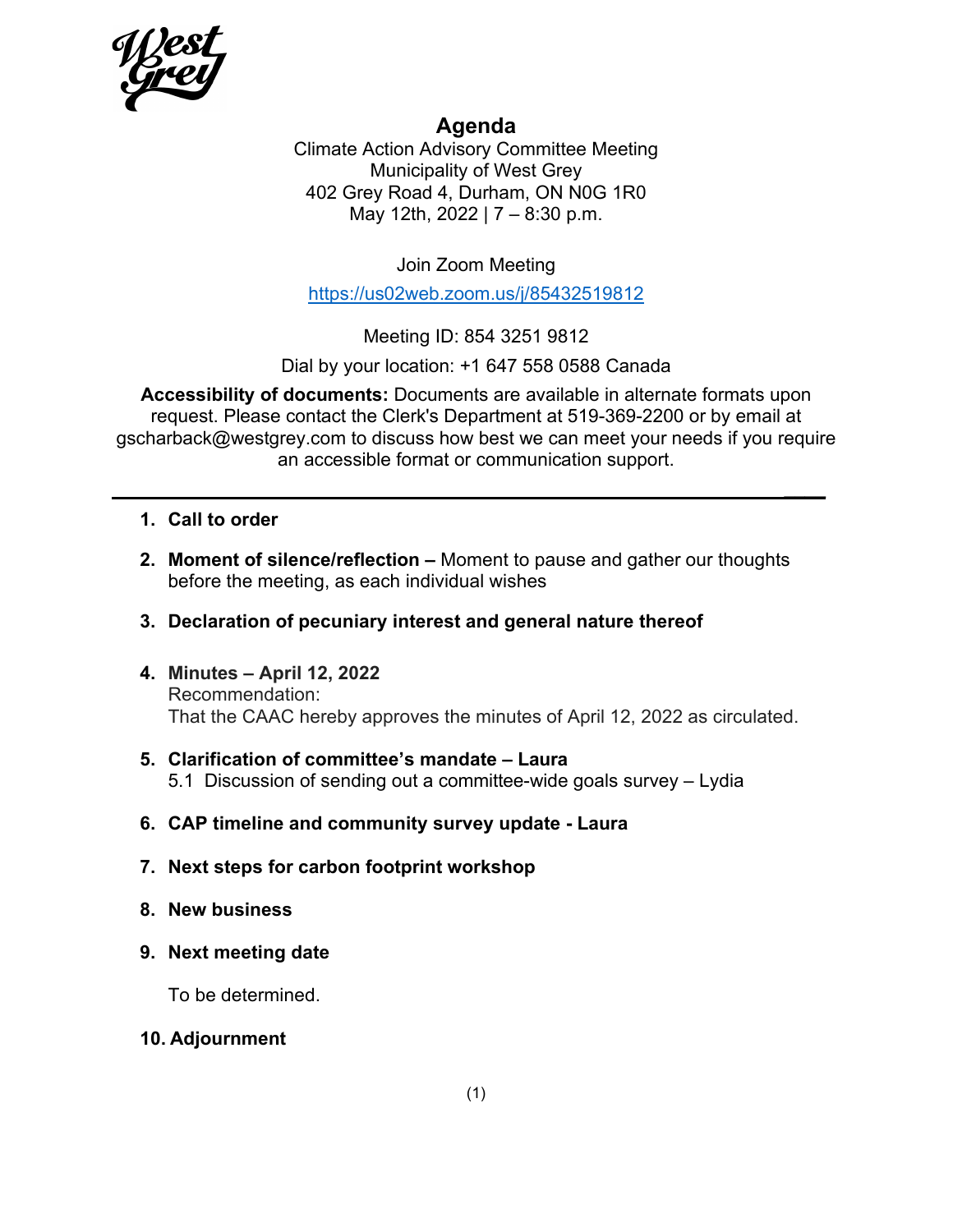# (2) May 12, 2022

Recommendation: That we hereby adjourn at \_\_\_\_\_\_ p.m. to meet again on \_\_\_\_\_\_\_\_\_\_\_\_\_\_ at \_\_\_\_\_ p.m.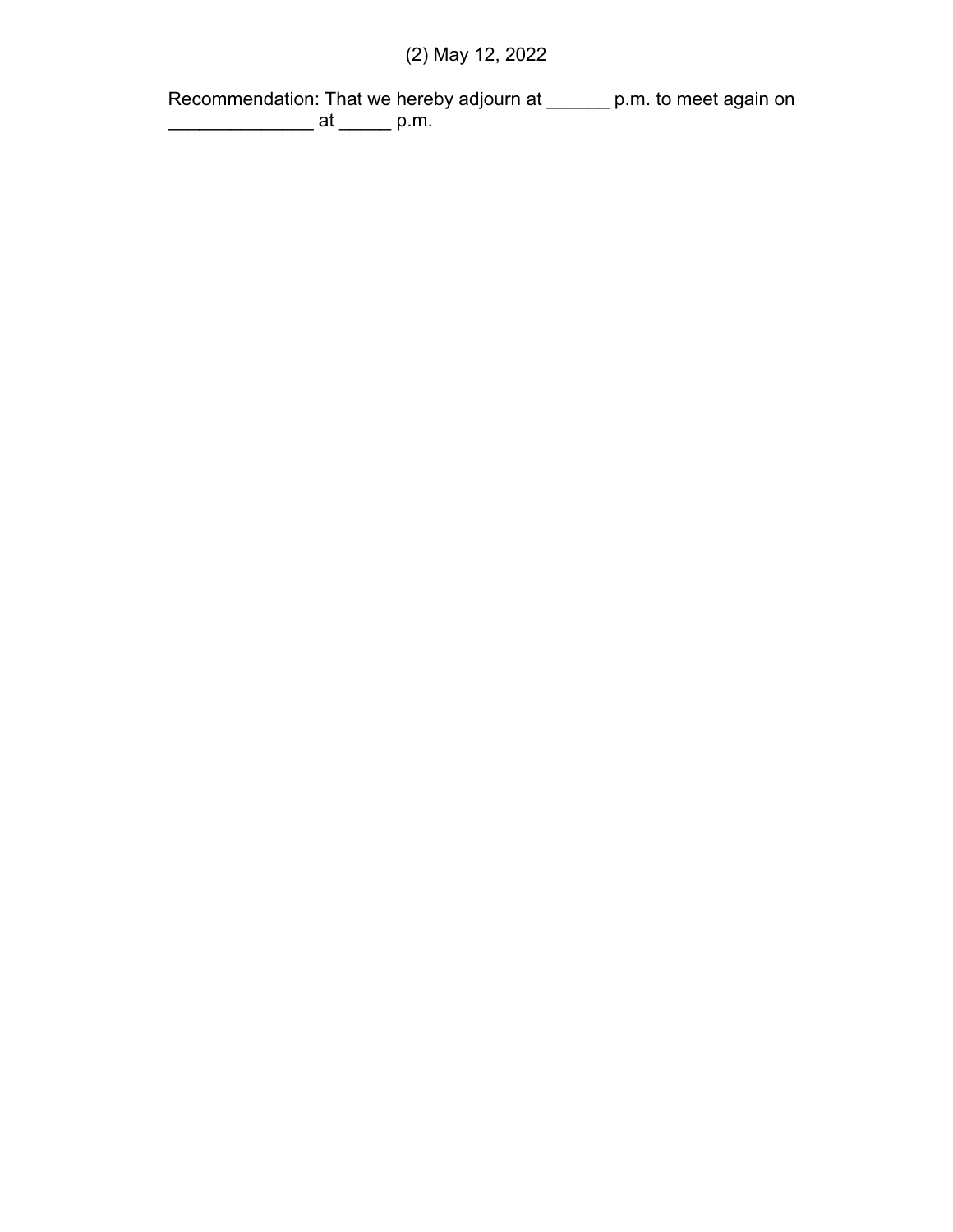

### **Draft Minutes**

Climate Action Advisory Committee Meeting Municipality of West Grey 402 Grey Road 4, Durham, ON N0G 1R0 April 12, 2022 | 7 – 8:30 p.m. Virtual meeting

Members present:

Lydia Dyck, Nikki May, Elizabeth Murray, Lee Papineau, Eric Saunders, Sabrina Barlow

Councillor Beth Hamilton

Member regrets: Jessica Pelchat, Jen Williamson, Councillor Geoff Shea

Staff present: Laura Johnston, Chief Administrative Officer

#### **1. Call to order**

a. Chair L. Dyck called the meeting to order at 7:02 p.m.

#### **2. Declaration of pecuniary interest and general nature thereof**

a. None

#### **3. Approval of minutes**

# **Resolution 3-2022**

**Seconded by: E. Saunders** 

That the minutes of the March 12, 2022 meeting be accepted as written.

#### **Disposition: Carried**

#### **4. Update from CAO Laura Johnston**

#### **4.1 CCAP Process: how and when the committee can comment as well as West Grey's connection to Grey Cty CCAP**

- a. The draft Climate Action Plan was presented to council on Apr 5th. Council is supportive. ICLEI is putting together a community survey. CAAC may not see the questions ahead of time but CAO Johnston will try to share them if possible.. Timeline of plan is to finalize the draft CCAP in 2nd quarter and take to council in the fall.
- b. Council has approved an Environmental Officer position to start in Sept.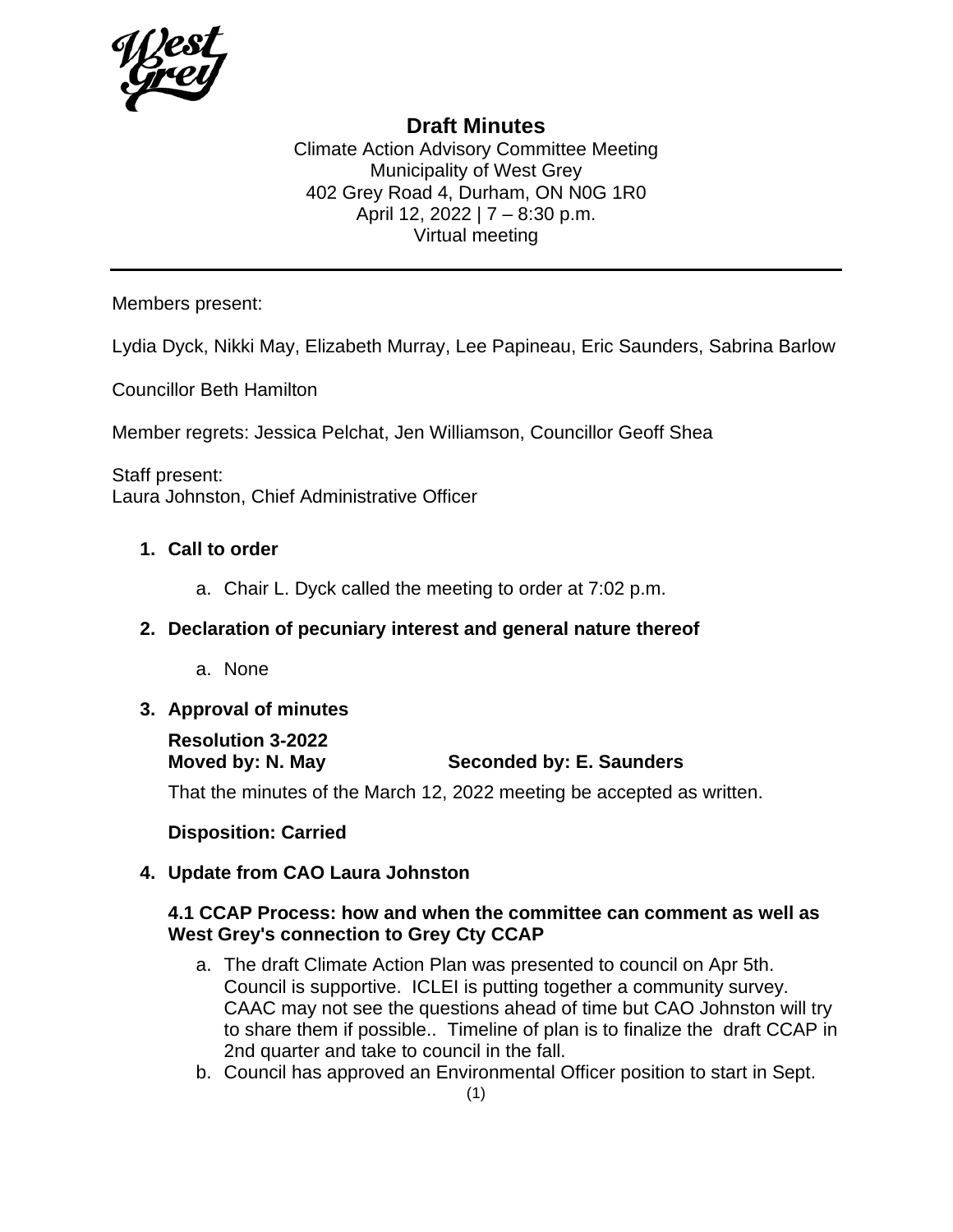Budget discussions will be in July Aug, that's when the CAA Committee will be able to say what actions they think are important for budget process.

#### **5. Lydia Dyck: Committee Mandate overview**

**Mandate**: - help develop a feasible climate action plan. Support education and stewardship in the community. Build and support connections to other groups in community; regularly advise council on what we think is important. **Action**: Laura/Beth will send a copy of the mandate for the committee so everyone can review and discuss. **Action**: Beth will send out a copy of the original list of actions that the Sustainability Committee were trying to work on.

#### **6. Nikki May: Carbon Footprint Workshop**

Nikki presented the idea of doing an educational carbon footprint workshop by Zoom for West Grey residents. The workshop would be about an hour long and there would be introductions from a WG staff or a councillor followed by a panel discussion. The panel members would be leaders in the community and they would discuss their experience with a carbon footprint calculator that is available free online, how it made them feel to see where they stood in relation to others, and what they thought they could do to reduce their carbon footprint. There would be an overview of the carbon footprint calculator presented by Odette Bartnicki to educate people on how to do the self-measurement, and suggestions for what people can do to reduce their Greenhouse gas emissions. The committee would work with staff to invite as many residents of West Grey as possible.

#### **6.1 Recommendation to Council**

#### **Resolution 4-2022 Moved by: N. May Seconded by: L. Papineau**

MOTION:

That council approves the proposal from the West Grey Climate Action Advisory Committee for the Municipality of West Grey to host a free Carbon Footprint Calculator Workshop for members of the public; and further

That council directs staff to work with the members of the Climate Action Advisory Committee regarding public promotion of the event, coordinating guest panelists, and managing the technology requirements for the zoom meeting workshop.

#### **Disposition:** CARRIED.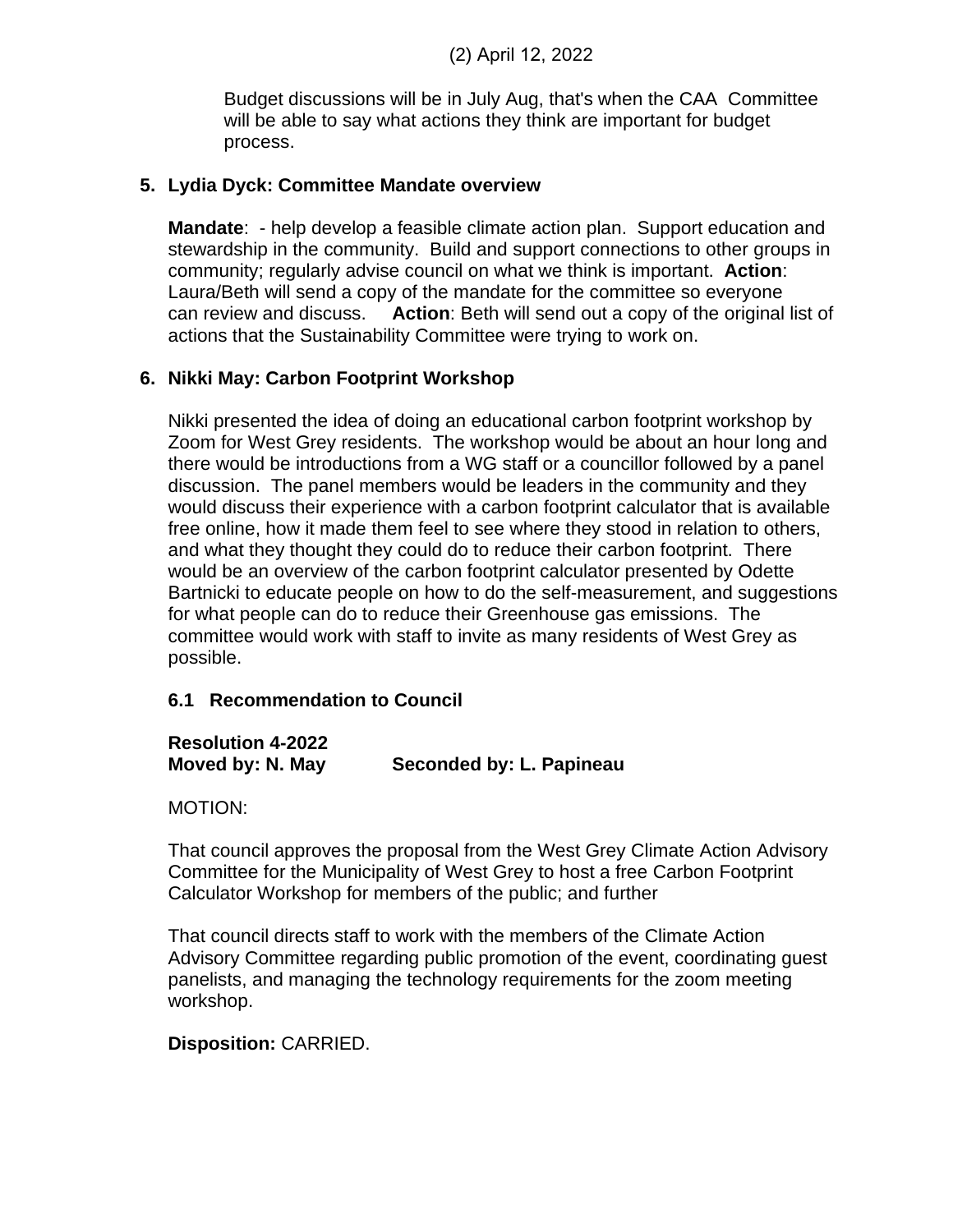#### **7. Discussion of ICLEI's presentation on WG CAP**

Several questions regarding clarification of the goals on pages 37 and 38 were asked. **Action:** Laura will take them to ICLEI or discuss with Linda depending on the question.

**Action**: committee members to send questions about ICLEI presentation to Laura, so she can share with ICLEI.

#### **8. Adjournment**

**Recommendation**: That we hereby adjourn at 8:34 p.m to meet again on Tuesday May 10, 2022 at 7pm.